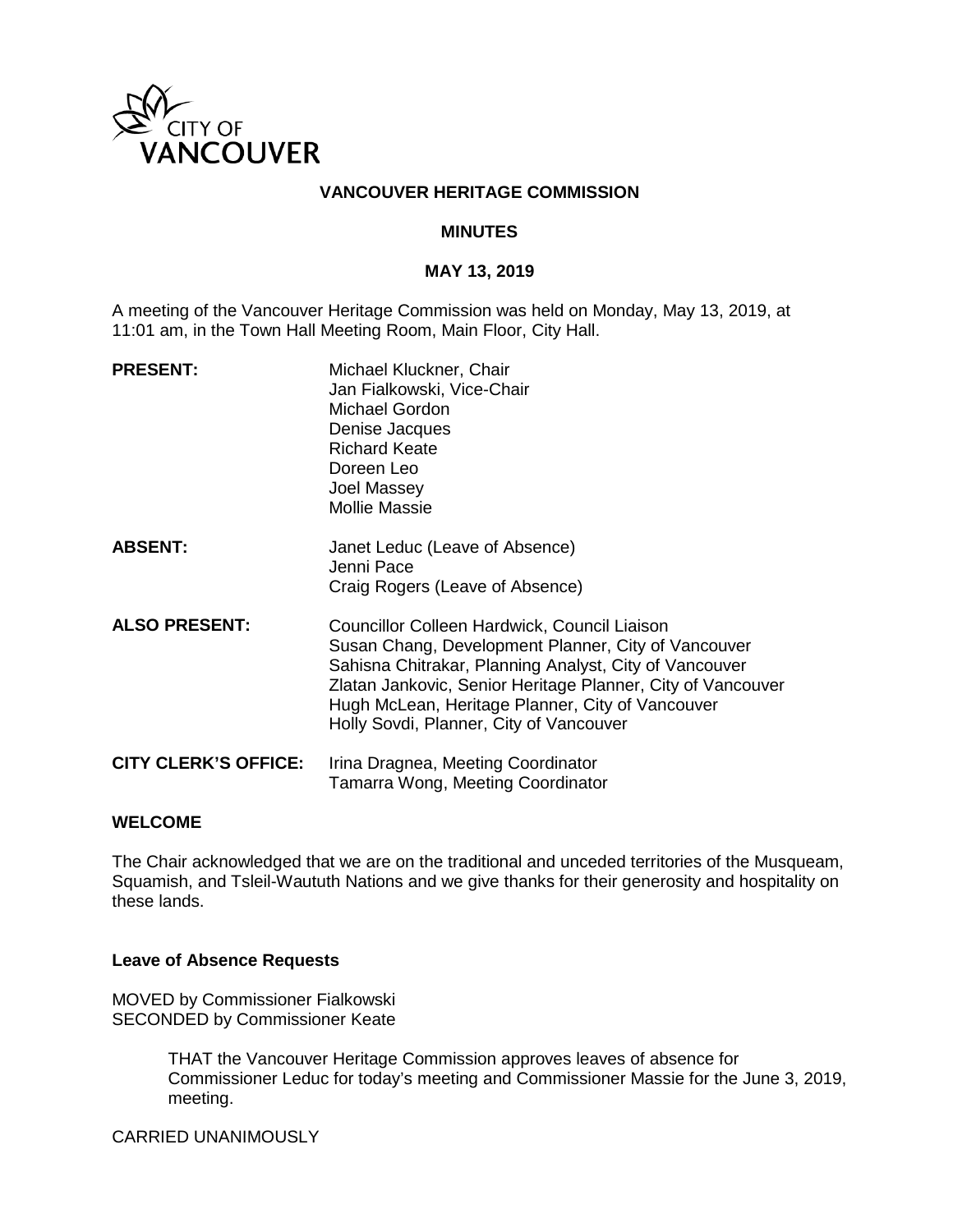## **Approval of Minutes**

MOVED by Commissioner Keate SECONDED by Commissioner Massie

> THAT the Vancouver Heritage Commission approves the Minutes from the meeting of April 29, 2019.

CARRIED UNANIMOUSLY

## **1. Business Arising from the Minutes**

None.

**2. 1517 Comox Street – George Residence VHR "B" DP – 2017 – 01277** 

Issues:

- Conservation measures
- Designation in exchange for additional FSR and infill residence
- Compatibility of new infill residence

Applicant:

- Neil Robertson, Stuart Howard Architects
- Dewhirst Lessard Consulting, Heritage Consultant

Staff:

- Zlatan Jankovic, Senior Heritage Planner, City of Vancouver
- Susan Chang, Development Planner, City of Vancouver

Staff and the applicant provided an overview of the application and responded to questions.

MOVED by Commissioner Gordon SECONDED by Commissioner Jacques

### **WHEREAS**

- 1. The George Residence at 1517 Comox Street has a "B" evaluation on the Vancouver Heritage Register.
- 2. The proposal to retain and rehabilitate the heritage house generally complies with the principles for adaptation and reuse of historic buildings.
- 3. The laneway infill building, as presented to the Vancouver Heritage Commission on May 13, 2019, conforms to the RM-5 zoning and is distinguishable in style from the heritage building.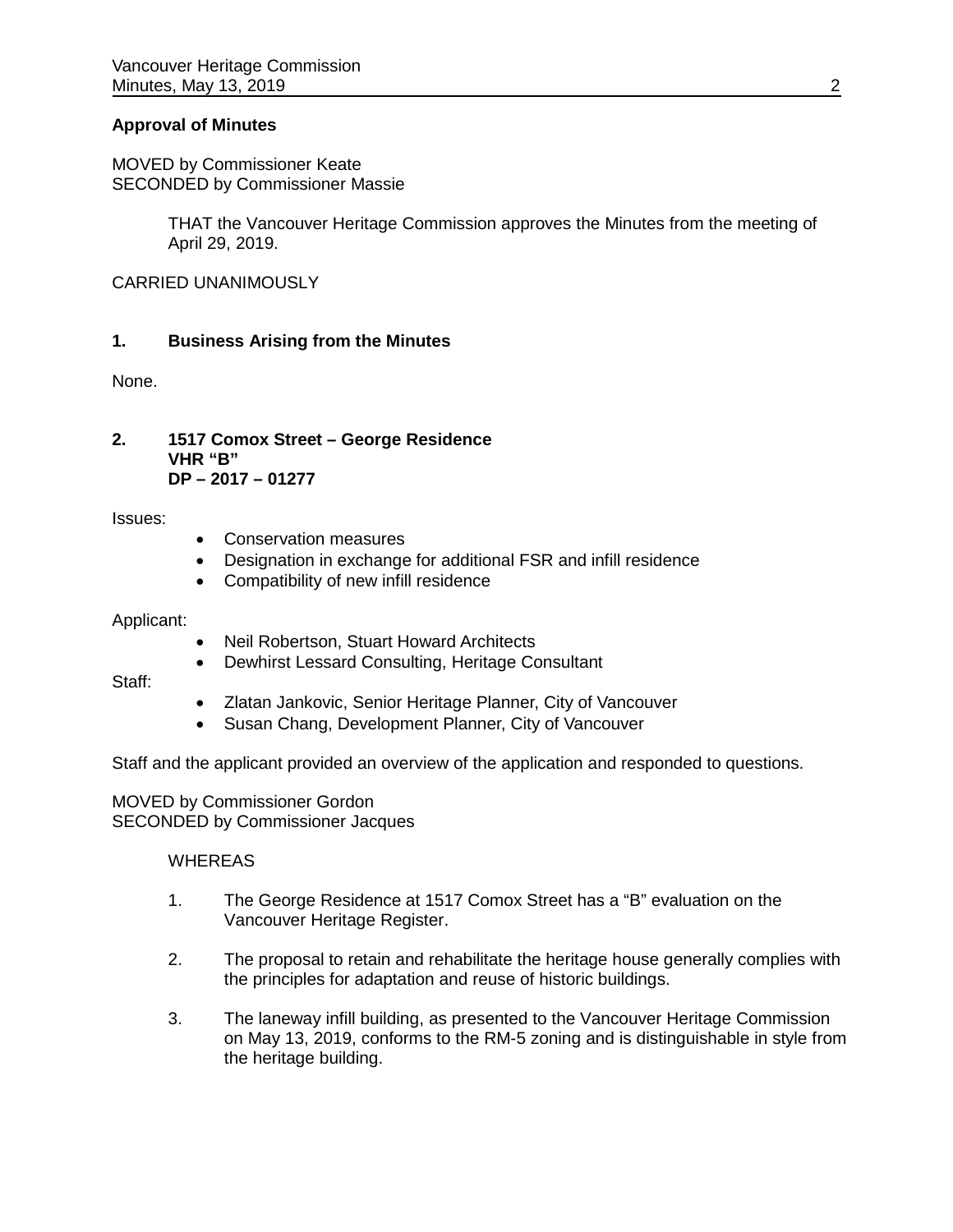THEREFORE BE IT RESOLVED THAT the Vancouver Heritage Commission (the "Commission") supports the proposal to retain, rehabilitate and designate the George Residence at 1517 Comox Street;

FURTHER THAT the Commission supports the addition of the infill building as presented at its meeting on May 13, 2019, including its modern, flat-roofed design;

FURTHER THAT the Commission supports the increase in density from 0.91 FSR to 1.37 FSR in return for the heritage designation of the building;

FURTHER THAT The Commission applauds the applicant for the retention of the existing siding and glazing on the heritage building and for the replacement of the two nonconforming doors at the rear of the building; and

FURTHER THAT the Commission suggests the applicant perform a colour investigation of the original heritage building and consider complementary colours for the infill.

### CARRIED UNANIMOUSLY

#### **3. 741-745 East Broadway VHR "C" PS – 2019 – 00169**

Issues:

- Conservation measures
- Designation in exchange for height relaxation
- Compatibility with new development

### Applicant:

- Chris Knight, Gair Williamson Architects
- Don Luxton & Associates, Heritage Consultant

Staff:

- Zlatan Jankovic, Senior Heritage Planner, City of Vancouver
- Susan Chang, Development Planner, City of Vancouver

Staff and the applicant provided an overview of the application and responded to questions.

MOVED by Commissioner Keate SECONDED by Commissioner Massie

### **WHEREAS**

- 1. The 1912 commercial and residential building at 741-745 East Broadway is one of the few surviving from the period when East Broadway evolved from a residential street to a commercial arterial on the city's streetcar network.
- 2. The building has been proposed for addition to the Vancouver Heritage Register in the "C" category.
- 3. The owner has offered to retain, rehabilitate and designate the building.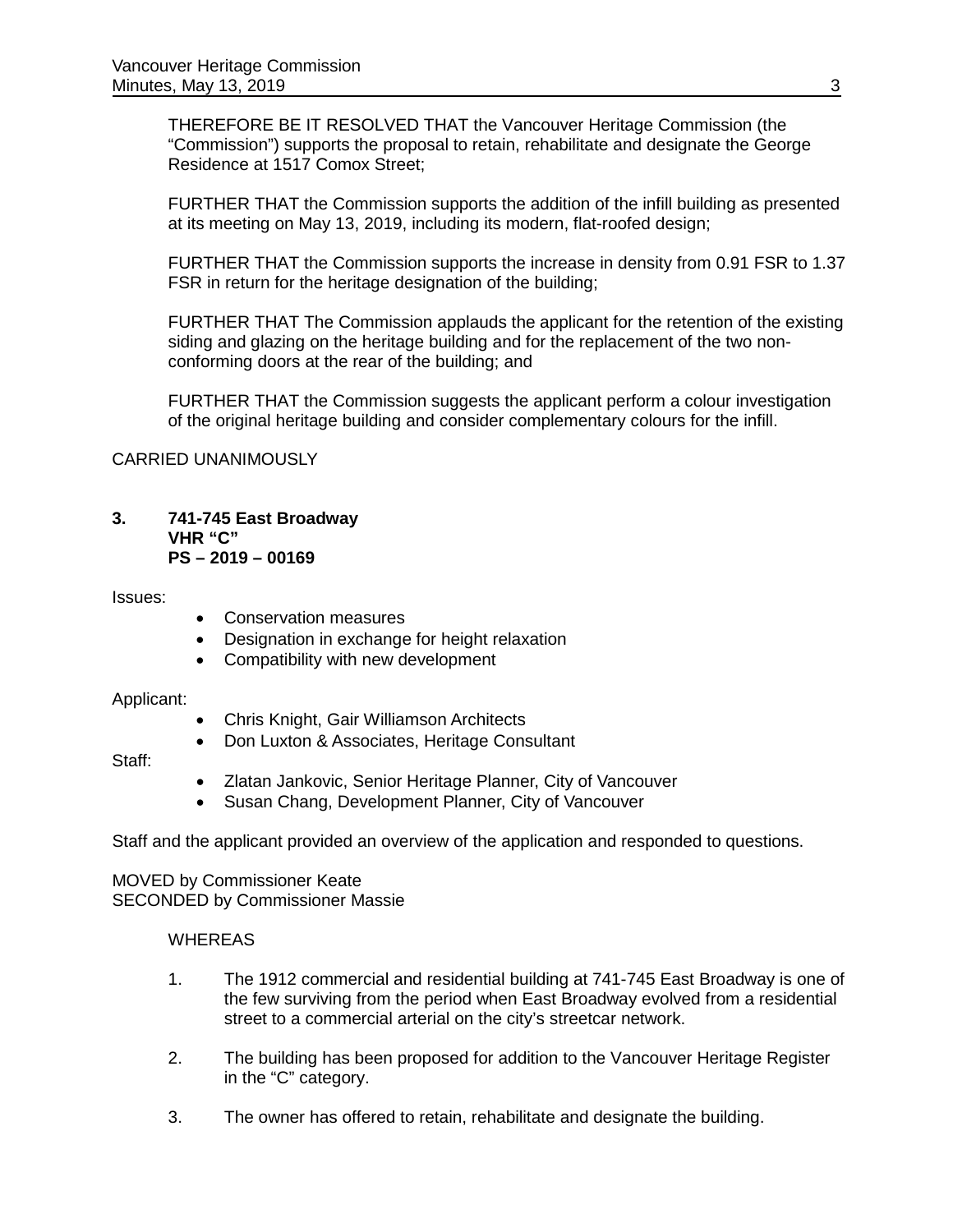THEREFORE BE IT RESOLVED THAT the Vancouver Heritage Commission (the "Commission") supports the proposal to designate and integrate the building at 741-745 East Broadway, into a new mixed-use development, as presented at its meeting on May 13, 2019;

FURTHER THAT the Commission supports the design of the new building to the west, which is complementary, yet distinguishable, and applauds the 2.8 metre setback from the heritage building;

FURTHER THAT the Commission supports the half-storey addition to the rear of the heritage building;

FURTHER THAT the Commission supports the request for a height relaxation on the site in return for the heritage designation of the building;

FURTHER THAT the Commission applauds the applicant for the quality of the presentation, including the bird's-eye-view and perspective drawings that clearly show the integration of old and new and the relationship of the project to the street; and

FURTHER THAT the Commission suggests that the applicant investigate opportunities for complementary mosaic tile treatments and colours to enhance the relationship between the heritage building and the new building.

CARRIED UNANIMOUSLY

**\* \* \* \* \***

The Commission recessed at 12:00 pm and reconvened at 12:15 pm.

**\* \* \* \* \***

### **4. Broadway Plan – Overview and Update**

Holly Sovdi, Planner, and Sahisna Chitrakar, Planning Analyst, provided a presentation on the Broadway Plan, and responded to questions.

The Vancouver Heritage Commission thanked staff for their presentation on the Broadway Plan, noting the following comments made informally in the workshop format:

- Commission members should be included in the various advisory committees to make sure a heritage perspective is included in the Broadway Plan goals; and
- The importance of staff clearly communicating their support for the existing communities along the Broadway corridor.

## **5. Staff Update**

Staff noted that there will be a report back on the City of Vancouver 2019 Heritage Awards in early July.

Staff provided a brief update of city-wide rezoning, in particular the implementation of outright duplexes.